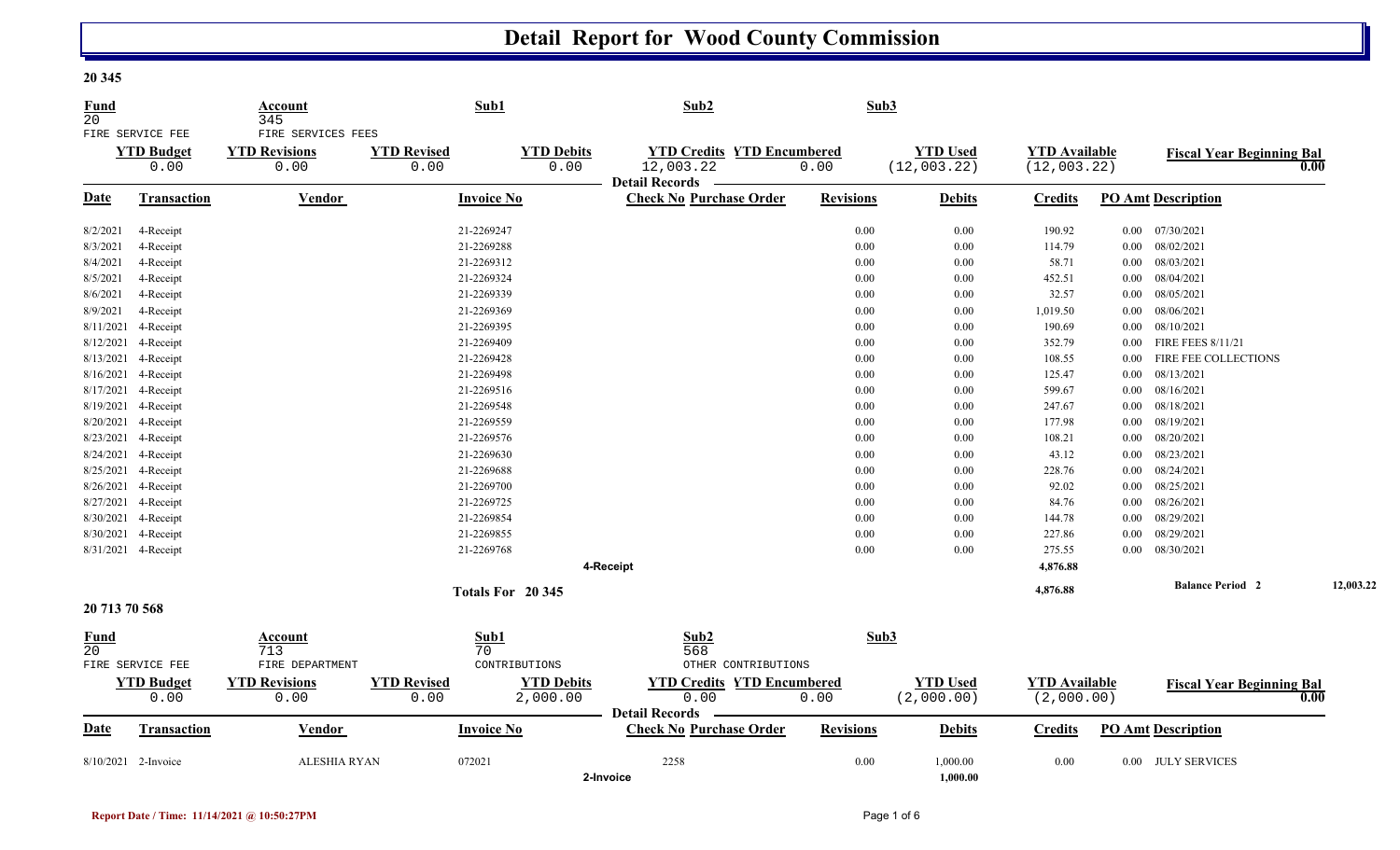## **Detail Report for Wood County Commission**

|             |                               |                      |                                 |                   | <b>Totals For 20 713 70 568</b> |                                           |                  | 1.000.00                  |                      |          | <b>Balance Period 2</b>          | 2,000.00  |
|-------------|-------------------------------|----------------------|---------------------------------|-------------------|---------------------------------|-------------------------------------------|------------------|---------------------------|----------------------|----------|----------------------------------|-----------|
|             | 20 713 70 568 6605            |                      |                                 |                   |                                 |                                           |                  |                           |                      |          |                                  |           |
| <b>Fund</b> |                               | Account              |                                 | Sub1              |                                 | Sub2                                      |                  | Sub3                      |                      |          |                                  |           |
| 20          |                               | 713                  |                                 | 70                |                                 | 568                                       |                  | 6605                      |                      |          |                                  |           |
|             | FIRE SERVICE FEE              | FIRE DEPARTMENT      |                                 | CONTRIBUTIONS     |                                 | OTHER CONTRIBUTIONS                       |                  | MINERAL WELLS FIRE DEPART |                      |          |                                  |           |
|             | <b>YTD Budget</b>             | <b>YTD Revisions</b> | <b>YTD Revised</b>              |                   | <b>YTD Debits</b>               | <b>YTD Credits YTD Encumbered</b><br>0.00 |                  | <b>YTD Used</b>           | <b>YTD Available</b> |          | <b>Fiscal Year Beginning Bal</b> |           |
|             | 211,168.42                    | 689.19               | 211,857.61                      |                   | 25,847.24                       | <b>Detail Records</b>                     | 0.00             | (25, 847.24)              | 186,010.37           |          | 0.00                             |           |
| <b>Date</b> | Transaction                   | Vendor               |                                 | <b>Invoice No</b> |                                 | <b>Check No Purchase Order</b>            | <b>Revisions</b> | <b>Debits</b>             | <b>Credits</b>       |          | <b>PO Amt Description</b>        |           |
|             | 8/24/2021 2-Invoice           |                      | <b>COMMUNITY BANK</b>           | 1774930A          |                                 | 2272                                      | 0.00             | 19,597.30                 | 0.00                 |          | 0.00 ANNUAL HOUSE PAYMENT        |           |
| 8/24/2021   | 2-Invoice                     |                      | MINERAL WELLS VFD               | 08182021          |                                 | 2274                                      | 0.00             | 4,650.00                  | 0.00                 | $0.00\,$ | CONCRETE                         |           |
|             | 8/24/2021 2-Invoice           |                      | MINERAL WELLS VFD               | 08182021A         |                                 | 2274                                      | 0.00             | 1,599.94                  | 0.00                 | 0.00     | CHAIN SAWS AND BLOWERS           |           |
|             |                               |                      |                                 |                   | 2-Invoice                       |                                           |                  | 25,847.24                 |                      |          |                                  |           |
|             | 8/31/2021 6-Revision-In House |                      |                                 | 22-20A            |                                 |                                           | 689.19           | 0.00                      | 0.00                 |          | 0.00 August Collection           |           |
|             |                               |                      |                                 |                   |                                 | <b>6-Revision-In House</b>                |                  |                           |                      |          |                                  |           |
|             |                               |                      |                                 |                   | Totals For 20 713 70 568 6605   |                                           | 689.19           | 25,847.24                 |                      |          | <b>Balance Period 2</b>          | 25,847.24 |
|             | 20 713 70 568 6606            |                      |                                 |                   |                                 |                                           |                  |                           |                      |          |                                  |           |
| <b>Fund</b> |                               | Account              |                                 | Sub1              |                                 | Sub <sub>2</sub>                          |                  | Sub3                      |                      |          |                                  |           |
| 20          |                               | 713                  |                                 | 70                |                                 | 568                                       |                  | 6606                      |                      |          |                                  |           |
|             | FIRE SERVICE FEE              | FIRE DEPARTMENT      |                                 | CONTRIBUTIONS     |                                 | OTHER CONTRIBUTIONS                       |                  | POND CREEK VOL FIRE DEPT  |                      |          |                                  |           |
|             | <b>YTD Budget</b>             | <b>YTD Revisions</b> | <b>YTD Revised</b>              |                   | <b>YTD Debits</b>               | <b>YTD Credits YTD Encumbered</b>         |                  | <b>YTD Used</b>           | <b>YTD</b> Available |          | <b>Fiscal Year Beginning Bal</b> |           |
|             | 91,408.04                     | 88.81                | 91,496.85                       |                   | 3,995.29                        | 0.00                                      | 0.00             | (3, 995.29)               | 87,501.56            |          | 0.00                             |           |
|             |                               |                      |                                 |                   |                                 | <b>Detail Records</b>                     |                  |                           |                      |          |                                  |           |
| Date        | Transaction                   | Vendor               |                                 | <b>Invoice No</b> |                                 | <b>Check No Purchase Order</b>            | <b>Revisions</b> | <b>Debits</b>             | <b>Credits</b>       |          | <b>PO Amt Description</b>        |           |
| 8/3/2021    | 2-Invoice                     |                      | MOUNTAINEER GAS COMPAI 08102021 |                   |                                 | 2246                                      | 0.00             | 46.40                     | 0.00                 | $0.00\,$ | ACCT NO 103642-104627            |           |
| 8/10/2021   | 2-Invoice                     | <b>ARMSTRONG</b>     |                                 | 08242021          |                                 | 2249                                      | 0.00             | 170.48                    | 0.00                 | $0.00\,$ | ACCT NO 1 500000014370001        |           |
| 8/10/2021   | 2-Invoice                     |                      | ATLANTIC EMERGENCY SOL 10644SS  |                   |                                 | 2250                                      | 0.00             | 330.00                    | 0.00                 | 0.00     | <b>CUST NO 71746</b>             |           |
| 8/10/2021   | 2-Invoice                     |                      | ATLANTIC EMERGENCY SOL 2534EW   |                   |                                 | 2250                                      | 0.00             | 980.00                    | 0.00                 | $0.00\,$ | <b>ACCT NO 71746</b>             |           |
|             | 8/10/2021 2-Invoice           |                      | ATLANTIC EMERGENCY SOL 10224SS  |                   |                                 | 2250                                      | 0.00             | 1,225.62                  | 0.00                 | 0.00     | <b>CUST NO 71746</b>             |           |
|             | 8/10/2021 2-Invoice           | <b>FRONTIER</b>      |                                 | 08092021A         |                                 | 2254                                      | 0.00             | 104.43                    | 0.00                 | 0.00     | ACCT NO 304-863-5280-021398-4    |           |
| 8/10/2021   | 2-Invoice                     | <b>MON POWER</b>     |                                 | 08242021          |                                 | 2257                                      | 0.00             | 26.88                     | 0.00                 | 0.00     | ACCT NO 110 087 914 534          |           |
|             | 8/10/2021 2-Invoice           | <b>MON POWER</b>     |                                 | 08232021          |                                 | 2257                                      | 0.00             | 74.70                     | 0.00                 | 0.00     | ACCT NO 110 081 545 425          |           |
|             | 8/24/2021 2-Invoice           |                      | MOUNTAINEER GAS COMPAL 09082021 |                   |                                 | 2273                                      | 0.00             | 39.20                     | 0.00                 | $0.00\,$ | ACCT NO 103642-104627            |           |
|             |                               |                      |                                 |                   | 2-Invoice                       |                                           |                  | 2,997.71                  |                      |          |                                  |           |
|             | 8/31/2021 6-Revision-In House |                      |                                 | 22-20A            |                                 |                                           | 88.81            | 0.00                      | 0.00                 |          | 0.00 August Collection           |           |
|             |                               |                      |                                 |                   |                                 | <b>6-Revision-In House</b>                |                  |                           |                      |          |                                  |           |
|             |                               |                      |                                 |                   | Totals For 20 713 70 568 6606   |                                           | 88.81            | 2,997.71                  |                      |          | <b>Balance Period 2</b>          | 3,995.29  |
|             | 20 713 70 568 6607            |                      |                                 |                   |                                 |                                           |                  |                           |                      |          |                                  |           |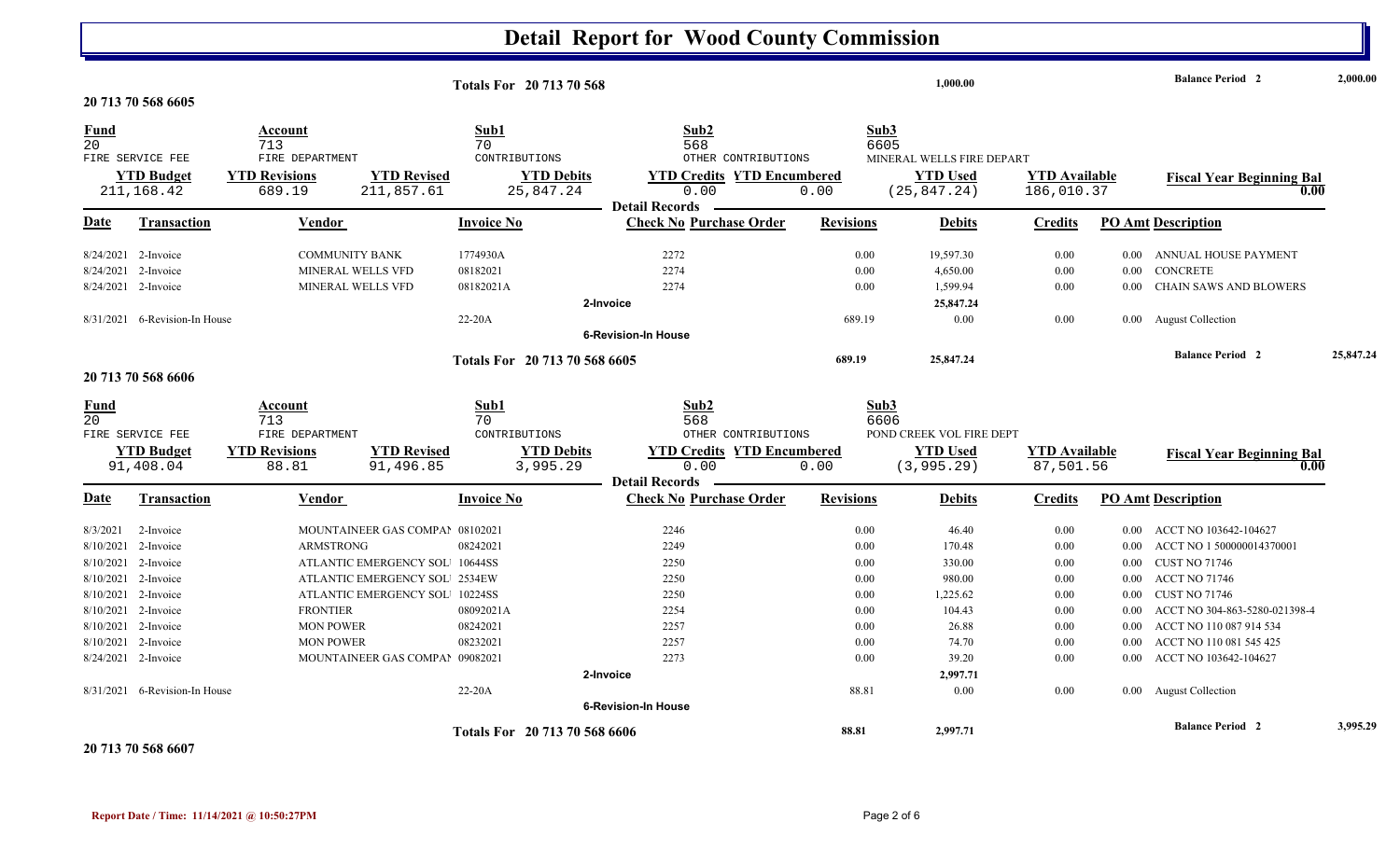## **Detail Report for Wood County Commission**

| <b>Fund</b><br>20 |                                 | Account<br>713                   |                                  | Sub1<br>70                     | Sub2<br>568                               |                  | Sub3<br>6607                                |                                    |                   |                                          |          |
|-------------------|---------------------------------|----------------------------------|----------------------------------|--------------------------------|-------------------------------------------|------------------|---------------------------------------------|------------------------------------|-------------------|------------------------------------------|----------|
|                   | FIRE SERVICE FEE                | FIRE DEPARTMENT                  |                                  | CONTRIBUTIONS                  | OTHER CONTRIBUTIONS                       |                  | VIENNA FIRE DEPT                            |                                    |                   |                                          |          |
|                   | <b>YTD Budget</b><br>108,555.80 | <b>YTD Revisions</b><br>1,305.53 | <b>YTD Revised</b><br>109,861.33 | <b>YTD Debits</b><br>4,501.32  | <b>YTD Credits YTD Encumbered</b><br>0.00 | 0.00             | <b>YTD Used</b><br>(4, 501.32)              | <b>YTD Available</b><br>105,360.01 |                   | <b>Fiscal Year Beginning Bal</b><br>0.00 |          |
|                   |                                 |                                  |                                  |                                | <b>Detail Records</b>                     |                  |                                             |                                    |                   |                                          |          |
| Date              | <b>Transaction</b>              | Vendor                           |                                  | <b>Invoice No</b>              | <b>Check No Purchase Order</b>            | <b>Revisions</b> | <b>Debits</b>                               | <b>Credits</b>                     |                   | <b>PO Amt Description</b>                |          |
|                   | 8/10/2021 2-Invoice             | KAESER & BLAIR INC               |                                  | 10316043                       | 2255                                      | 0.00             | 1,691.57                                    | 0.00                               |                   | 0.00 CUST NO 003036057                   |          |
|                   | 8/10/2021 2-Invoice             | MODERN MARKETING                 |                                  | MMI141904                      | 2256                                      | 0.00             | 382.95                                      | 0.00                               | 0.00 <sub>1</sub> | <b>CUSTOMER ID MFD26105</b>              |          |
|                   |                                 |                                  |                                  |                                | 2-Invoice                                 |                  | 2,074.52                                    |                                    |                   |                                          |          |
|                   | 8/31/2021 6-Revision-In House   |                                  |                                  | 22-20A                         |                                           | 1,305.53         | 0.00                                        | 0.00                               |                   | 0.00 August Collection                   |          |
|                   |                                 |                                  |                                  |                                | <b>6-Revision-In House</b>                |                  |                                             |                                    |                   |                                          |          |
|                   | 20 713 70 568 6608              |                                  |                                  | Totals For 20 713 70 568 6607  |                                           | 1,305.53         | 2,074.52                                    |                                    |                   | <b>Balance Period 2</b>                  | 4,501.32 |
| <b>Fund</b>       |                                 | Account                          |                                  | Sub1                           | Sub2                                      |                  | Sub3                                        |                                    |                   |                                          |          |
| 20 <sub>o</sub>   |                                 | 713                              |                                  | 70                             | 568                                       |                  | 6608                                        |                                    |                   |                                          |          |
|                   | FIRE SERVICE FEE                | FIRE DEPARTMENT                  |                                  | CONTRIBUTIONS                  | OTHER CONTRIBUTIONS                       |                  | <b>WASHINGTON FIRE DEPT</b>                 |                                    |                   |                                          |          |
|                   | <b>YTD Budget</b>               | <b>YTD Revisions</b>             | <b>YTD Revised</b>               | <b>YTD Debits</b>              | <b>YTD Credits YTD Encumbered</b>         |                  | <b>YTD</b> Used                             | <b>YTD</b> Available               |                   | <b>Fiscal Year Beginning Bal</b>         |          |
|                   | 47,055.81                       | 413.57                           | 47,469.38                        | 3,155.77                       | 0.00                                      | 0.00             | (3, 155, 77)                                | 44, 313.61                         |                   | 0.00                                     |          |
|                   |                                 |                                  |                                  |                                | <b>Detail Records</b>                     |                  |                                             |                                    |                   |                                          |          |
| Date              | Transaction                     | Vendor                           |                                  | <b>Invoice No</b>              | <b>Check No Purchase Order</b>            | <b>Revisions</b> | <b>Debits</b>                               | <b>Credits</b>                     |                   | <b>PO Amt Description</b>                |          |
|                   | 8/31/2021 2-Invoice             | WILLIAMSTOWN BANK                |                                  | 08272021                       | 2279                                      | 0.00             | 3,155.77                                    | 0.00                               |                   | 0.00 ACCT NO 648457                      |          |
|                   |                                 |                                  |                                  |                                | 2-Invoice                                 |                  | 3,155.77                                    |                                    |                   |                                          |          |
|                   | 8/31/2021 6-Revision-In House   |                                  |                                  | 22-20A                         |                                           | 413.57           | 0.00                                        | 0.00                               |                   | 0.00 August Collection                   |          |
|                   |                                 |                                  |                                  |                                | <b>6-Revision-In House</b>                |                  |                                             |                                    |                   |                                          |          |
|                   | 20 713 70 568 6609              |                                  |                                  | Totals For 20 713 70 568 6608  |                                           | 413.57           | 3,155.77                                    |                                    |                   | <b>Balance Period 2</b>                  | 3,155.77 |
|                   |                                 |                                  |                                  |                                |                                           |                  |                                             |                                    |                   |                                          |          |
| <u>Fund</u>       |                                 | Account                          |                                  | Sub1                           | Sub2                                      |                  | Sub3                                        |                                    |                   |                                          |          |
| 20                | FIRE SERVICE FEE                | 713<br>FIRE DEPARTMENT           |                                  | 70<br>CONTRIBUTIONS            | 568<br>OTHER CONTRIBUTIONS                |                  | 6609                                        |                                    |                   |                                          |          |
|                   | <b>YTD Budget</b>               |                                  |                                  |                                | <b>YTD Credits YTD Encumbered</b>         |                  | <b>WAVERLY FIRE DEPT</b><br><b>YTD</b> Used |                                    |                   |                                          |          |
|                   | 83,054.95                       | <b>YTD Revisions</b><br>561.18   | <b>YTD Revised</b><br>83,616.13  | <b>YTD Debits</b><br>17,242.28 | 0.00<br><b>Detail Records</b>             | 0.00             | (17, 242.28)                                | <b>YTD</b> Available<br>66,373.85  |                   | <b>Fiscal Year Beginning Bal</b><br>0.00 |          |
| <b>Date</b>       | <b>Transaction</b>              | Vendor                           |                                  | <b>Invoice No</b>              | <b>Check No Purchase Order</b>            | <b>Revisions</b> | <b>Debits</b>                               | <b>Credits</b>                     |                   | <b>PO Amt Description</b>                |          |
|                   | 8/10/2021 2-Invoice             |                                  | ATLANTIC EMERGENCY SOL 3607EW    |                                | 2250                                      | 0.00             | 921.73                                      | 0.00                               | $0.00\,$          | <b>ACCT NO 72294</b>                     |          |
|                   | 8/17/2021 2-Invoice             |                                  | ATLANTIC EMERGENCY SOL 4256EW    |                                | 2261                                      | 0.00             | 2,572.12                                    | 0.00                               | 0.00              | <b>GENERATOR &amp; LIGHT KIT</b>         |          |
|                   | 8/17/2021 2-Invoice             |                                  | MILLER COMMUNICATIONS 1 117674   |                                | 2262                                      | 0.00             | 6,966.70                                    | 0.00                               | $0.00\,$          | <b>MISC PARTS</b>                        |          |
|                   | 8/31/2021 2-Invoice             |                                  | BILL BAILEY INSURANCE AG 91834   |                                | 2276                                      | 0.00             | 2,740.00                                    | 0.00                               | 0.00              | POLICY NO VFNU-CM-0001640-01             |          |
|                   | 8/31/2021 2-Invoice             |                                  | BILL BAILEY INSURANCE AG 91833   |                                | 2276                                      | 0.00             | 3,016.00                                    | 0.00                               | $0.00\,$          | POLICY NO VFNU-TR-0001641-01             |          |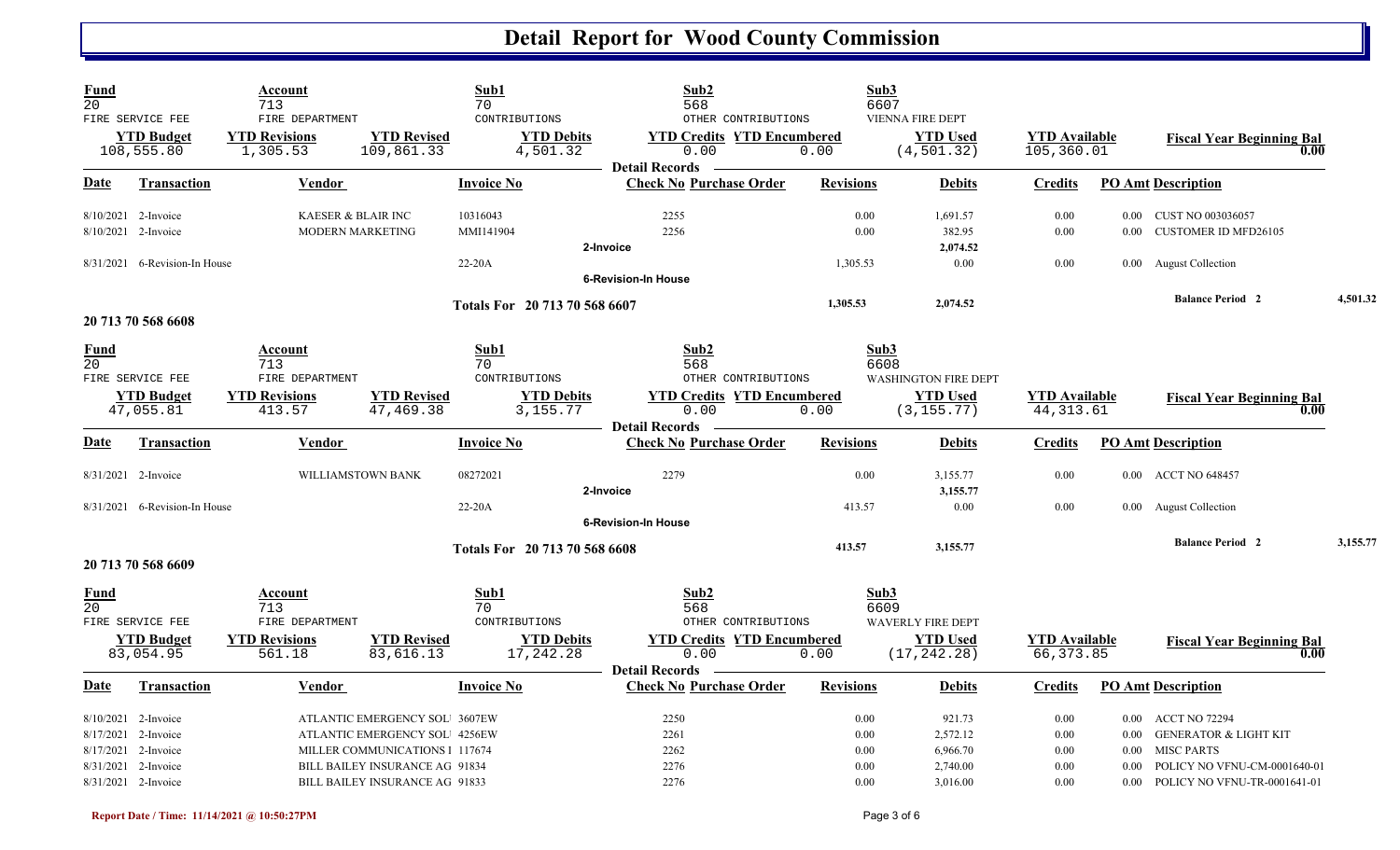|                                |                                                                   |                                          |                                                                    |                                 | <b>Detail Report for Wood County Commission</b>                        |                              |                                          |                                    |                      |                                                                                       |           |
|--------------------------------|-------------------------------------------------------------------|------------------------------------------|--------------------------------------------------------------------|---------------------------------|------------------------------------------------------------------------|------------------------------|------------------------------------------|------------------------------------|----------------------|---------------------------------------------------------------------------------------|-----------|
|                                | 8/31/2021 6-Revision-In House                                     |                                          |                                                                    | 22-20A                          | 2-Invoice<br><b>6-Revision-In House</b>                                | 561.18                       | 16,216.55<br>$0.00\,$                    | 0.00                               |                      | 0.00 August Collection                                                                |           |
|                                |                                                                   |                                          |                                                                    | Totals For 20 713 70 568 6609   |                                                                        | 561.18                       | 16,216.55                                |                                    |                      | <b>Balance Period 2</b>                                                               | 17,242.28 |
|                                | 20 713 70 568 6610                                                |                                          |                                                                    |                                 |                                                                        |                              |                                          |                                    |                      |                                                                                       |           |
| <u>Fund</u><br>$\overline{20}$ | FIRE SERVICE FEE                                                  | Account<br>713<br>FIRE DEPARTMENT        |                                                                    | Sub1<br>70<br>CONTRIBUTIONS     | Sub2<br>568<br>OTHER CONTRIBUTIONS                                     |                              | Sub3<br>6610<br>WILLIAMSTOWN V.F.D.      |                                    |                      |                                                                                       |           |
|                                | <b>YTD Budget</b><br>266,200.10                                   | <b>YTD Revisions</b><br>508.21           | <b>YTD Revised</b><br>266,708.31                                   | <b>YTD Debits</b><br>0.00       | <b>YTD Credits YTD Encumbered</b><br>0.00<br><b>Detail Records</b>     | 0.00                         | <b>YTD Used</b><br>0.00                  | <b>YTD</b> Available<br>266,708.31 |                      | <b>Fiscal Year Beginning Bal</b>                                                      | 0.00      |
| <b>Date</b>                    | <b>Transaction</b>                                                | <b>Vendor</b>                            |                                                                    | <b>Invoice No</b>               | <b>Check No Purchase Order</b>                                         | <b>Revisions</b>             | <b>Debits</b>                            | <b>Credits</b>                     |                      | <b>PO Amt Description</b>                                                             |           |
|                                | 8/31/2021 6-Revision-In House                                     |                                          |                                                                    | $22-20A$                        | <b>6-Revision-In House</b>                                             | 508.21                       | 0.00                                     | 0.00                               |                      | 0.00 August Collection                                                                |           |
|                                | 20 713 70 568 6611                                                |                                          |                                                                    | Totals For 20 713 70 568 6610   |                                                                        | 508.21                       |                                          |                                    |                      | <b>Balance Period 2</b>                                                               | 0.00      |
| <b>Fund</b><br>20              | FIRE SERVICE FEE                                                  | Account<br>713<br>FIRE DEPARTMENT        |                                                                    | Sub1<br>70<br>CONTRIBUTIONS     | Sub2<br>568<br>OTHER CONTRIBUTIONS                                     |                              | Sub3<br>6611<br>BLENNERHASSETT FIRE DEPT |                                    |                      |                                                                                       |           |
|                                | <b>YTD Budget</b><br>156,727.59                                   | <b>YTD Revisions</b><br>337.28           | <b>YTD Revised</b><br>157,064.87                                   | <b>YTD Debits</b><br>26,409.14  | <b>YTD Credits YTD Encumbered</b><br>0.00<br><b>Detail Records</b>     | 0.00                         | <b>YTD Used</b><br>(26, 409.14)          | <b>YTD Available</b><br>130,655.73 |                      | <b>Fiscal Year Beginning Bal</b>                                                      | 0.00      |
| Date                           | <b>Transaction</b>                                                | <b>Vendor</b>                            |                                                                    | <b>Invoice No</b>               | <b>Check No Purchase Order</b>                                         | <b>Revisions</b>             | <b>Debits</b>                            | <b>Credits</b>                     |                      | <b>PO Amt Description</b>                                                             |           |
|                                | 8/31/2021 6-Revision-In House                                     |                                          |                                                                    | 22-20A                          | <b>6-Revision-In House</b>                                             | 337.28                       | 0.00                                     | 0.00                               |                      | 0.00 August Collection                                                                |           |
|                                | 20 713 70 568 6612                                                |                                          |                                                                    | Totals For 20 713 70 568 6611   |                                                                        | 337.28                       |                                          |                                    |                      | <b>Balance Period 2</b>                                                               | 26,409.14 |
| <u>Fund</u><br>$\overline{20}$ | FIRE SERVICE FEE                                                  | <b>Account</b><br>713<br>FIRE DEPARTMENT |                                                                    | Sub1<br>70<br>CONTRIBUTIONS     | Sub2<br>568<br>OTHER CONTRIBUTIONS                                     |                              | Sub3<br>6612<br>EASTWOOD FIRE DEPARTMENT |                                    |                      |                                                                                       |           |
|                                | <b>YTD Budget</b><br>101,282.71                                   | <b>YTD Revisions</b><br>607.85           | <b>YTD Revised</b><br>101,890.56                                   | <b>YTD Debits</b><br>65, 351.55 | <b>YTD Credits YTD Encumbered</b><br>5,541.51<br><b>Detail Records</b> | 0.00                         | <b>YTD Used</b><br>(59, 810.04)          | <b>YTD Available</b><br>42,080.52  |                      | <b>Fiscal Year Beginning Bal</b>                                                      | 0.00      |
| <u>Date</u>                    | <b>Transaction</b>                                                | <b>Vendor</b>                            |                                                                    | <b>Invoice No</b>               | <b>Check No Purchase Order</b>                                         | <b>Revisions</b>             | <b>Debits</b>                            | <b>Credits</b>                     |                      | <b>PO Amt Description</b>                                                             |           |
|                                | 8/10/2021 2-Invoice<br>8/10/2021 2-Invoice<br>8/10/2021 2-Invoice | AIRGAS USA, LLC<br><b>CAS CABLE</b>      | BILL BAILEY INSURANCE AG 91218                                     | 9115858395<br>08102021A         | 2248<br>2251<br>2252                                                   | $0.00\,$<br>0.00<br>$0.00\,$ | 70.16<br>5,833.58<br>120.77              | 0.00<br>$0.00\,$<br>$0.00\,$       | $0.00\,$<br>$0.00\,$ | 0.00 ORDER NO 1102236780<br>POLICY # VFNU-TR-0015718-01 RENEWAL<br>ACCT NO 003-082681 |           |
|                                | 8/10/2021 2-Invoice<br>8/10/2021 2-Invoice                        |                                          | EMERGENCY MEDICAL PROL 2270806<br>US BANK VOYAGER FLEET S 08022021 |                                 | 2253<br>2259                                                           | $0.00\,$<br>0.00             | 10.99<br>53.08                           | 0.00<br>0.00                       |                      | 0.00 ACCT NO 26142<br>0.00 ACCT NO 869242917                                          |           |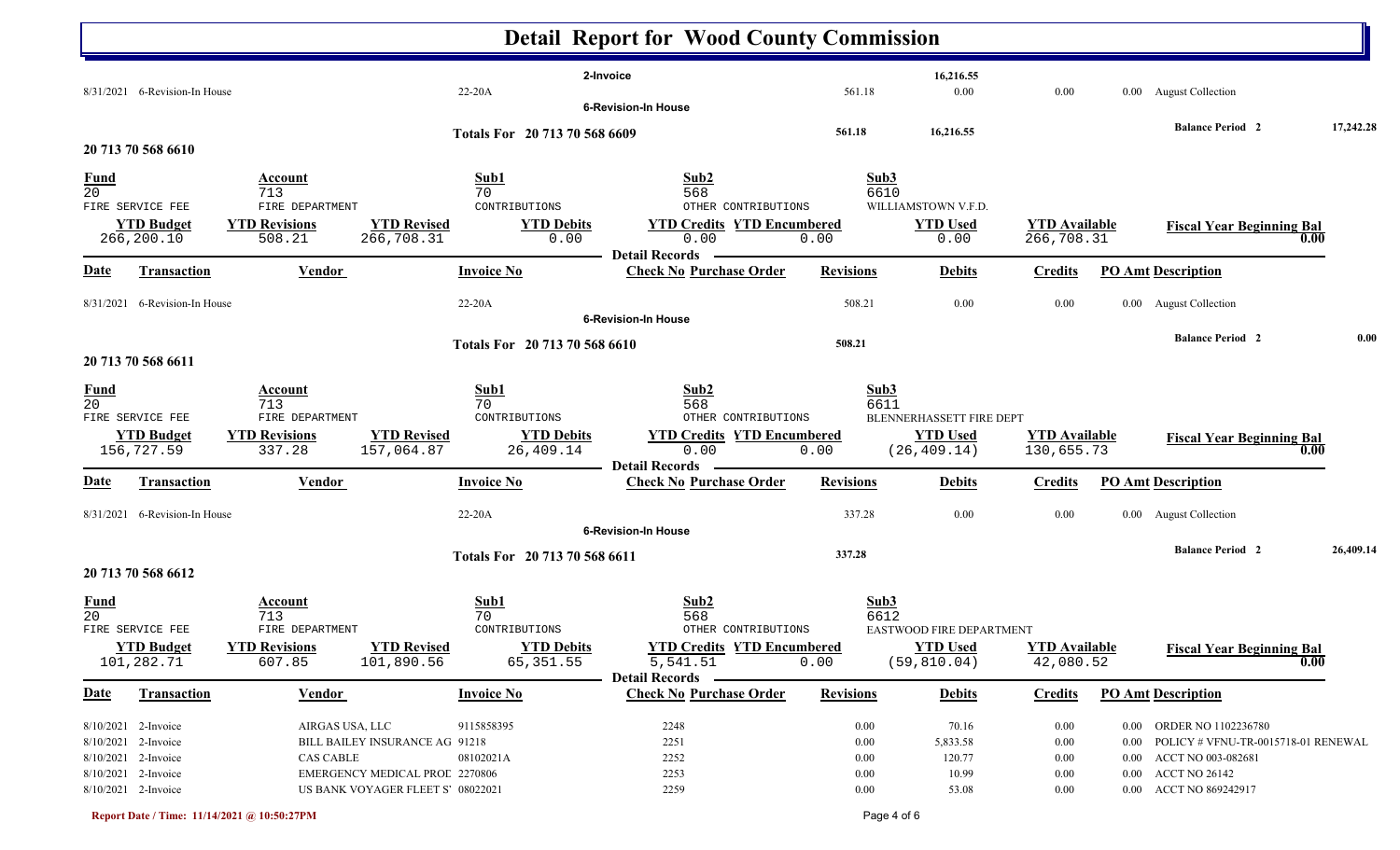|                   |                                 |                                                                    |                               | <b>Detail Report for Wood County Commission</b>         |                  |                                |                                     |          |                                          |           |
|-------------------|---------------------------------|--------------------------------------------------------------------|-------------------------------|---------------------------------------------------------|------------------|--------------------------------|-------------------------------------|----------|------------------------------------------|-----------|
|                   | 8/10/2021 2-Invoice             | <b>VISA</b>                                                        | 0426-JULY21                   | 2260                                                    | 0.00             | 7,462.00                       | 0.00                                | 0.00     | EASTWOOD VFD *0426                       |           |
| 8/19/2021         | 2-Invoice                       | <b>ADVANCE AUTO PARTS</b>                                          | 7110118878829                 | 2263                                                    | 0.00             | 174.69                         | 0.00                                | 0.00     | CUST 1872676073 BATTERY/CORE             |           |
| 8/19/2021         | 2-Invoice                       | <b>MON POWER</b>                                                   | 08192021A                     | 2267                                                    | 0.00             | 42.63                          | 0.00                                | 0.00     | 110 083 174 166                          |           |
| 8/19/2021         | 2-Invoice                       | SISSONVILLE FIRE & RESCUE 08202021                                 |                               | 2271                                                    | 0.00             | 280.00                         | 0.00                                | 0.00     | EASTWOOD INSTRUCTOR 1 & 2                |           |
| 8/31/2021         | 2-Invoice                       | <b>CAS CABLE</b>                                                   | 09102021A                     | 2277                                                    | 0.00             | 122.77                         | 0.00                                | 0.00     | ACCT NO 003-082681                       |           |
|                   |                                 |                                                                    |                               | 2-Invoice                                               |                  | 14,170.67                      |                                     |          |                                          |           |
|                   | 8/19/2021 5-Journal Entry       |                                                                    | 08192021                      |                                                         | 0.00             | 0.00                           | 5,541.51                            | $0.00\,$ | VISA CARD VOID                           |           |
|                   |                                 |                                                                    |                               | 5-Journal Entry                                         |                  |                                | 5,541.51                            |          |                                          |           |
| 8/31/2021         | 6-Revision-In House             |                                                                    | $22-20A$                      |                                                         | 607.85           | 0.00                           | 0.00                                |          | 0.00 August Collection                   |           |
|                   |                                 |                                                                    |                               | <b>6-Revision-In House</b>                              |                  |                                |                                     |          |                                          |           |
|                   |                                 |                                                                    | Totals For 20 713 70 568 6612 |                                                         | 607.85           | 14,170.67                      | 5,541.51                            |          | <b>Balance Period 2</b>                  | 59,810.04 |
|                   | 20 713 70 568 6613              |                                                                    |                               |                                                         |                  |                                |                                     |          |                                          |           |
| <u>Fund</u><br>20 |                                 | Account<br>713                                                     | Sub1<br>70                    | Sub2<br>568                                             | Sub3<br>6613     |                                |                                     |          |                                          |           |
|                   | FIRE SERVICE FEE                | FIRE DEPARTMENT                                                    | CONTRIBUTIONS                 | OTHER CONTRIBUTIONS                                     |                  | DEERWALK FIRE DEPARTMENT       |                                     |          |                                          |           |
|                   | <b>YTD Budget</b>               | <b>YTD Revised</b><br><b>YTD Revisions</b>                         | <b>YTD Debits</b>             | <b>YTD Credits YTD Encumbered</b>                       |                  | <b>YTD Used</b>                | <b>YTD Available</b>                |          | <b>Fiscal Year Beginning Bal</b>         |           |
|                   | 127, 139.58                     | 127, 221.94<br>82.36                                               | 32,236.89                     | 0.00<br><b>Detail Records</b>                           | 0.00             | (32, 236.89)                   | 94,985.05                           |          | 0.00                                     |           |
| <u>Date</u>       | <b>Transaction</b>              | Vendor                                                             | <b>Invoice No</b>             | <b>Check No Purchase Order</b>                          | <b>Revisions</b> | <b>Debits</b>                  | <b>Credits</b>                      |          | <b>PO Amt Description</b>                |           |
|                   | 8/19/2021 2-Invoice             | <b>OVERHEAD DOOR</b>                                               | 230205                        | 2269<br>2-Invoice                                       | 0.00             | 2,979.00<br>2,979.00           | 0.00                                | $0.00\,$ | 598 SERIES DOOR                          |           |
|                   | 8/31/2021 6-Revision-In House   |                                                                    | $22-20A$                      |                                                         | 82.36            | 0.00                           | 0.00                                |          | 0.00 August Collection                   |           |
|                   |                                 |                                                                    |                               | <b>6-Revision-In House</b>                              |                  |                                |                                     |          |                                          |           |
|                   |                                 |                                                                    | Totals For 20 713 70 568 6613 |                                                         | 82.36            | 2,979.00                       |                                     |          | <b>Balance Period 2</b>                  | 32,236.89 |
|                   | 20 713 70 568 6614              |                                                                    |                               |                                                         |                  |                                |                                     |          |                                          |           |
| <b>Fund</b><br>20 |                                 | Account<br>713                                                     | Sub1<br>70                    | Sub2<br>568                                             | Sub3<br>6614     |                                |                                     |          |                                          |           |
|                   | FIRE SERVICE FEE                | FIRE DEPARTMENT                                                    | CONTRIBUTIONS                 | OTHER CONTRIBUTIONS                                     |                  | LUBECK FIRE DEPARTMENT         |                                     |          |                                          |           |
|                   | <b>YTD Budget</b><br>196,642.39 | <b>YTD Revisions</b><br><b>YTD Revised</b><br>197,130.97<br>488.58 | <b>YTD Debits</b><br>8,784.17 | <b>YTD Credits YTD Encumbered</b><br>0.00               | 0.00             | <b>YTD Used</b><br>(8, 784.17) | <b>YTD Available</b><br>188, 346.80 |          | <b>Fiscal Year Beginning Bal</b><br>0.00 |           |
| <b>Date</b>       | Transaction                     | Vendor                                                             | <b>Invoice No</b>             | <b>Detail Records</b><br><b>Check No Purchase Order</b> | <b>Revisions</b> | <b>Debits</b>                  | <b>Credits</b>                      |          | <b>PO Amt Description</b>                |           |
|                   | $8/3/2021$ 2-Invoice            | ATLANTIC EMERGENCY SOL 10620SS                                     |                               | 2239                                                    | $0.00\,$         | 689.03                         | 0.00                                |          | 0.00 CUST NO 71294                       |           |
| 8/3/2021          | 2-Invoice                       | <b>FRONTIER</b>                                                    | 08092021                      | 2240                                                    | $0.00\,$         | 221.83                         | 0.00                                |          | 0.00 ACCT NO 304-863-8722-112399-4       |           |
| 8/3/2021          | 2-Invoice                       | LUBECK PUBLIC SERVICE DI: 08152021                                 |                               | 2241                                                    | $0.00\,$         | 107.45                         | 0.00                                |          | 0.00 ACCT NO 2-0918000                   |           |
| 8/3/2021          | 2-Invoice                       | LUBECK PUBLIC SERVICE DI: 08152021                                 |                               | 2241                                                    | $0.00\,$         | 34.64                          | 0.00                                |          | 0.00 ACCT NO 2-0957000                   |           |
| 8/3/2021          | 2-Invoice                       | LUBECK PUBLIC SERVICE DI: 08152021                                 |                               | 2241                                                    | $0.00\,$         | 20.90                          | 0.00                                |          | 0.00 ACCT NO 11-7710000                  |           |
| 8/3/2021          | 2-Invoice                       | LUBECK VFD                                                         | 113-6523061-994               | 2242                                                    | $0.00\,$         | 43.25                          | 0.00                                |          | 0.00 TRUFUEL 50:1                        |           |
| 8/3/2021          | 2-Invoice                       | LUBECK VFD                                                         | 113-9943729-341               | 2242                                                    | $0.00\,$         | 7.99                           | $0.00\,$                            |          | 0.00 BINDER CLIPS                        |           |
| 8/3/2021          | 2-Invoice                       | LUBECK VFD                                                         | 113-4515977-379               | 2242                                                    | $0.00\,$         | 23.71                          | $0.00\,$                            |          | 0.00 PAPER TOWELS                        |           |
|                   | 8/3/2021 2-Invoice              | <b>LUBECK VFD</b>                                                  | 113-4515977-379               | 2242                                                    | 0.00             | 67.97                          | 0.00                                |          | 0.00 PAPER TOWELS & COPY PAPER           |           |